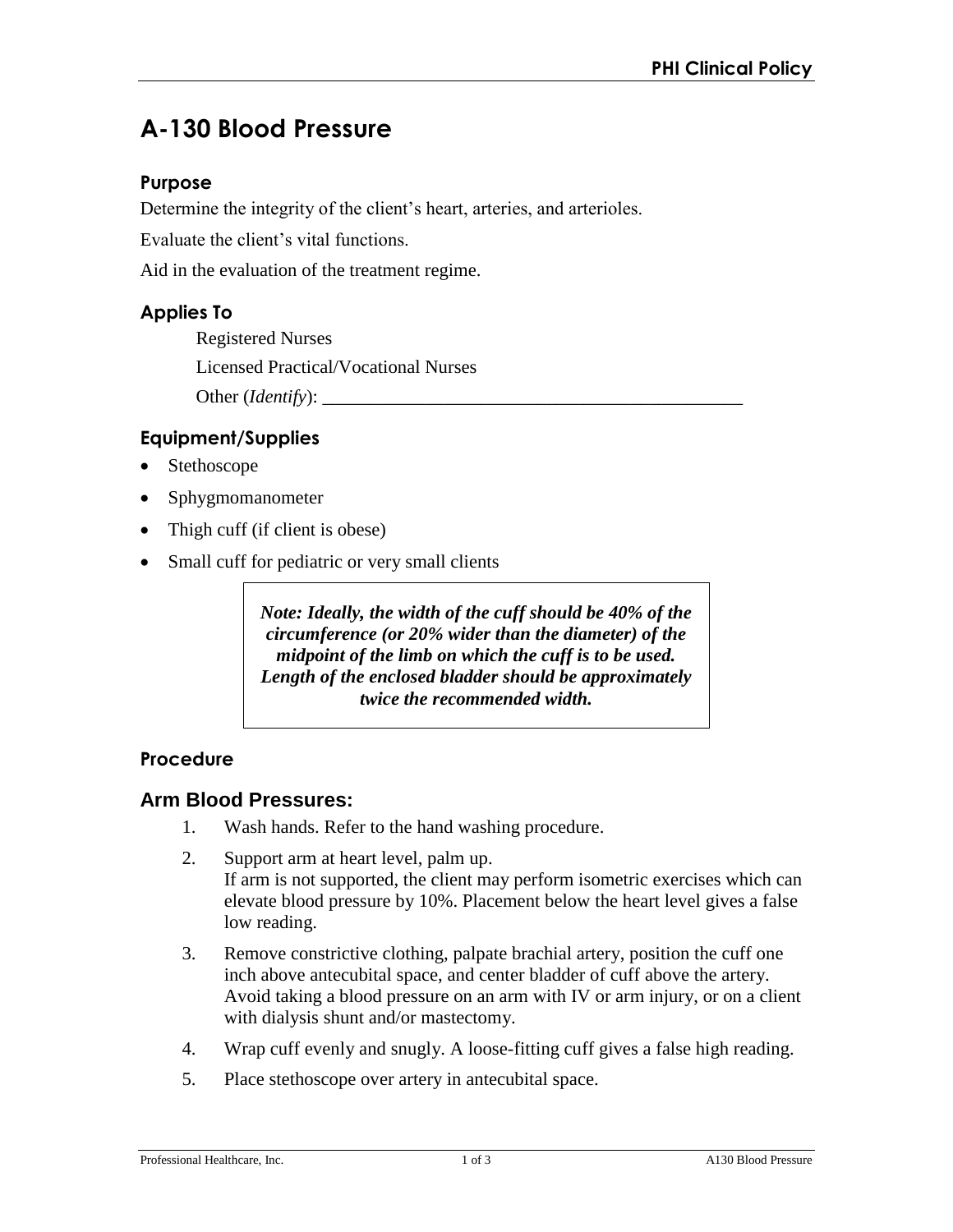- 6. Inflate cuff to 30 mm Hg above the point at which brachial pulse disappears. Release bulb slowly.
- 7. Note the point on the manometer when the first clear sound is heard. This indicates systolic pressure.
- 8. Note the point at which a muffled sound occurs. This is recommended by the American Heart Association (AHA) as an indicator of diastolic pressure in children.
- 9. Note the point at which the sound disappears. This is recommended by the AHA as an indicator of diastolic pressure in adults.
- 10. Inform the client of the reading, if appropriate.
- 11. Wash hands.

#### **Leg Blood Pressures**

- 1. Wash hands. Refer to the Hand Washing procedure.
- 2. Assist the client into the prone position. If unable to assume position, assist to supine position with knee slightly flexed.
- 3. Remove constricting clothing.
- 4. Locate popliteal artery behind the knee.
- 5. Apply large cuff one inch above artery around the posterior aspect of the middle thigh.
- 6. Follow steps 5 to 12 of above procedure using popliteal artery.
	- a. Systolic pressures in legs may be 10 to 40 mmHg higher than in upper extremities because of pressure for blood to reach the peripheral vessels.
	- b. Diastolic pressure will be the same or lower than in the arm.
- 7. Note systolic and diastolic pressures.
- 8. Assist the client to a comfortable position.
- 9. Wash hands. Refer to the Hand Washing procedure.

### **Documentation Guidelines**

Document in the clinical record:

- 1. Results.
- 2. Clinical assessment information pertinent to the blood pressure reading.
- 3. Site used and activity level of client prior to reading as appropriate.
- 4. Actions taken including MD contact if indicated to report results.

#### **Related Procedures**

None